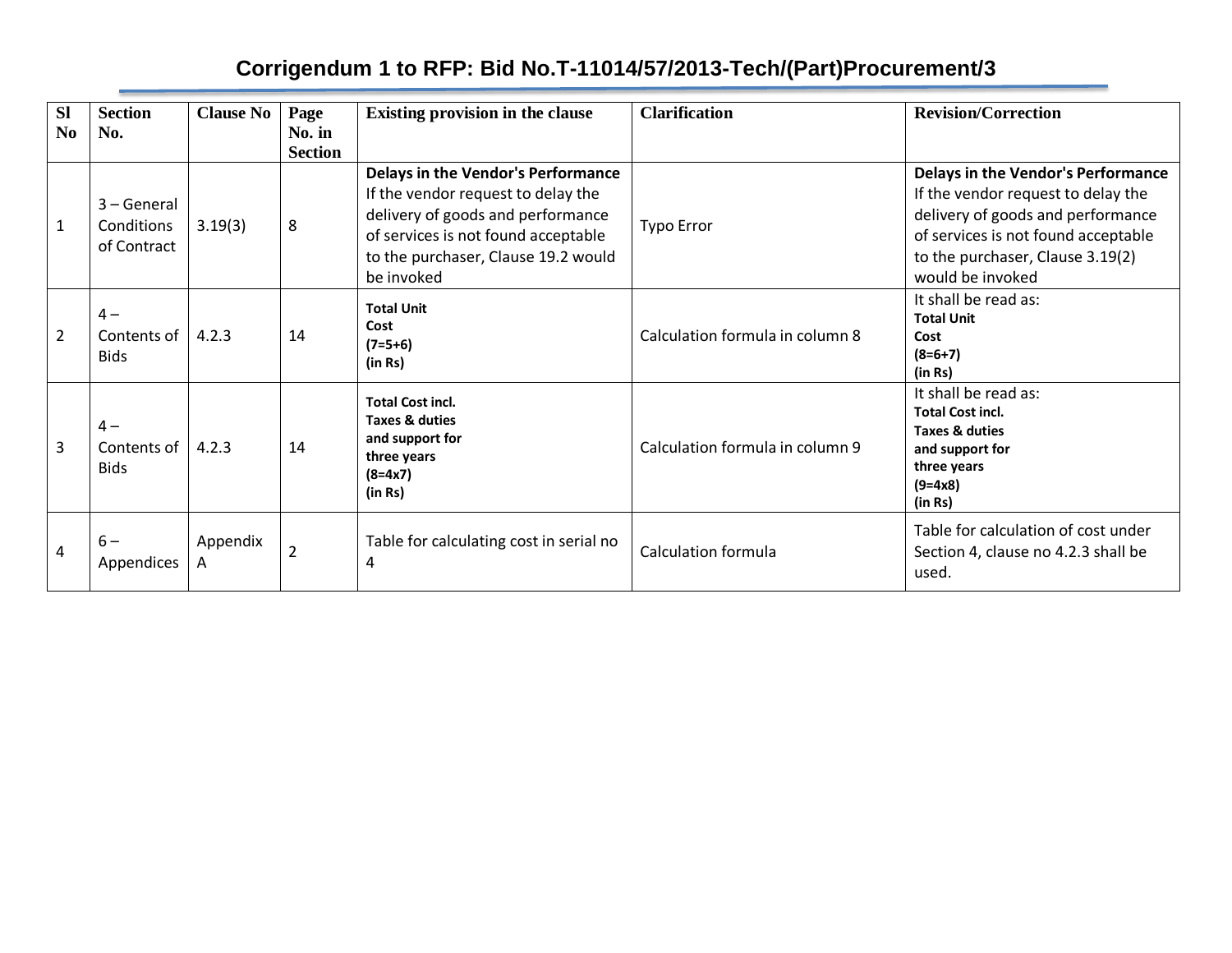| <b>Sl</b><br>N <sub>o</sub> | <b>Sectio</b><br>$\mathbf{n}$<br>No. | <b>Clause</b><br>N <sub>o</sub> | Page No.<br>in<br><b>Section</b> | <b>Existing provision in the clause</b>                                                                                                                                                                                                                                                                                                                                                                                                                                                                                                              | <b>Clarification sought by Bidders</b>                                                                                                                                                                                                                                                                                                                                                                                                                                                                                                                        | <b>UIDAI's</b><br><b>Response</b> |
|-----------------------------|--------------------------------------|---------------------------------|----------------------------------|------------------------------------------------------------------------------------------------------------------------------------------------------------------------------------------------------------------------------------------------------------------------------------------------------------------------------------------------------------------------------------------------------------------------------------------------------------------------------------------------------------------------------------------------------|---------------------------------------------------------------------------------------------------------------------------------------------------------------------------------------------------------------------------------------------------------------------------------------------------------------------------------------------------------------------------------------------------------------------------------------------------------------------------------------------------------------------------------------------------------------|-----------------------------------|
| $\mathbf{1}$                |                                      | 1.3.1                           | 6                                | Copy of each such purchase order clearly<br>indicating the value of the Order                                                                                                                                                                                                                                                                                                                                                                                                                                                                        | Since most of the contractual agreements are under<br>NDA, bidder will not be able to submit purchase order.<br>Request you to delete this clause.                                                                                                                                                                                                                                                                                                                                                                                                            | No Change in<br>existing clause   |
| $\overline{2}$              | $\mathbf{H}$                         | 2.12                            | 8'                               | <b>Bid Security</b><br>The bid security may be forfeited:<br>a) If a Bidder withdraws its bid during the period<br>of bid validity specified by the Bidder in the Bid;<br>or<br>b) In the case of a successful Bidder,<br>i. If the Bidder fails to sign the Contract in<br>accordance with Clause 34;<br>ii. If the bidder fails to furnish performance<br>security in accordance with Clause 35.                                                                                                                                                   | The bid security may be forfeited:<br>a) If a Bidder withdraws its bid during the period of bid<br>validity specified by the Bidder in the Bid;<br>or<br>b) In the case of a successful Bidder,<br>i. If the Bidder fails to sign the Contract on mutually<br>agreed upon terms and conditions in accordance with<br>Clause 34;<br>ii. If the bidder fails to furnish performance security<br>within 30 days of signing the contract in accordance<br>with Clause 35.                                                                                         | No Change in<br>existing clause   |
| 3                           | $\mathbf{H}$                         | 2.33                            | 12'                              | <b>Notification of Award</b><br>The notification of award will constitute the<br>formation of the Contract.                                                                                                                                                                                                                                                                                                                                                                                                                                          | The After notification of award, the bidder shall be<br>given 15 days to accept/reject the same will constitute<br>the formation of the Contract.                                                                                                                                                                                                                                                                                                                                                                                                             | No Change in<br>existing clause   |
| 4                           | III                                  | 3.6                             | 4'                               | <b>Performance Security</b><br>Within 7 days after the receipt of notification of<br>award of the Contract from the<br>Purchaser, the successful Vendor shall furnish<br>performance security to the<br>Purchaser, which shall be equal to 10 percent (Ten<br>Percent) of the value of the<br>contract in the form of a bank guarantee bond<br>from a scheduled bank valid for<br>a period of sixty (60) days beyond the date of<br>completion of contractual obligations of the<br>successful bidder including warranty and support<br>obligations. | Within 7 30 days after the receipt of notification of<br>award signing of the Contract from the<br>Purchaser, the successful Vendor shall furnish<br>performance security to the<br>Purchaser, which shall be equal to 10 percent (Ten<br>Percent) of the value of the<br>contract in the form of a bank guarantee bond from a<br>scheduled bank valid during the term of the contract for<br>a period of sixty (60) days beyond the date of<br>completion of contractual obligations of the successful<br>bidder including warranty and support obligations. | No Change in<br>existing clause   |
| 5                           | III                                  | 3.8                             | 6'                               | <b>Incidental Services</b><br>The Vendor shall be required to provide any or all<br>of the following services<br>without any additional cost to UIDAI                                                                                                                                                                                                                                                                                                                                                                                                | The Vendor shall be required to provide any or all of the<br>following services on mutually agreed upon terms and<br>conditions<br>without any additional cost to UIDAI                                                                                                                                                                                                                                                                                                                                                                                       | No Change in<br>existing clause   |
| 6                           | $\mathsf{III}\xspace$                | 3.12.1                          | 6'                               | Warranty                                                                                                                                                                                                                                                                                                                                                                                                                                                                                                                                             | The Vendor warrants that the Software supplied under                                                                                                                                                                                                                                                                                                                                                                                                                                                                                                          | No Change in                      |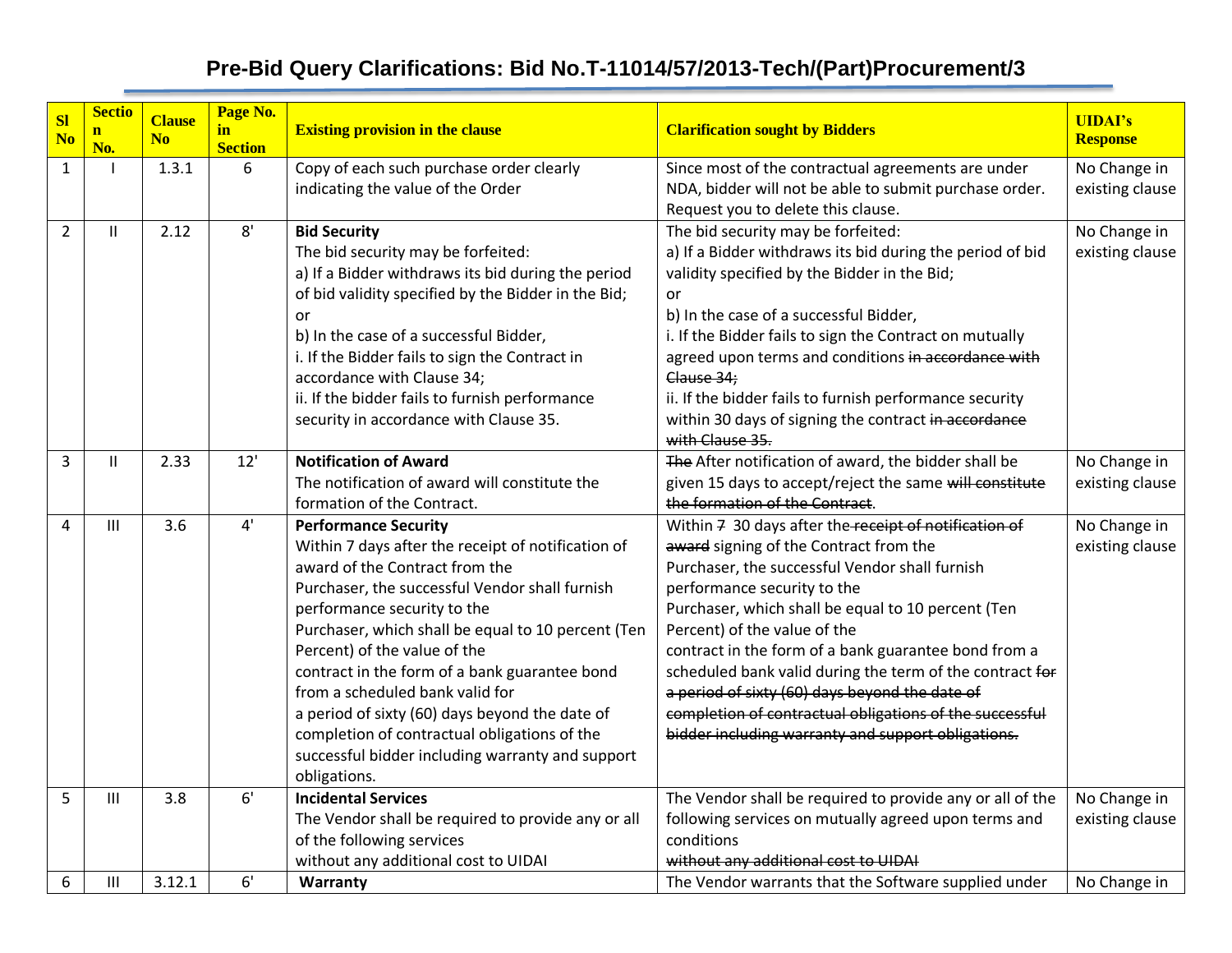| <b>Sl</b><br>N <sub>o</sub> | <b>Sectio</b><br>$\mathbf{n}$<br>No. | <b>Clause</b><br>N <sub>0</sub> | Page No.<br><u>in</u><br><b>Section</b> | <b>Existing provision in the clause</b>                                                                                                                                                                                                                                                                                                                                                                                                                                                                                                                                                                                                                                                                                  | <b>Clarification sought by Bidders</b>                                                                                                                                                                                                                                                                                                                                                                                                                                                                                                                                                                                                                            | <b>UIDAI's</b><br><b>Response</b> |
|-----------------------------|--------------------------------------|---------------------------------|-----------------------------------------|--------------------------------------------------------------------------------------------------------------------------------------------------------------------------------------------------------------------------------------------------------------------------------------------------------------------------------------------------------------------------------------------------------------------------------------------------------------------------------------------------------------------------------------------------------------------------------------------------------------------------------------------------------------------------------------------------------------------------|-------------------------------------------------------------------------------------------------------------------------------------------------------------------------------------------------------------------------------------------------------------------------------------------------------------------------------------------------------------------------------------------------------------------------------------------------------------------------------------------------------------------------------------------------------------------------------------------------------------------------------------------------------------------|-----------------------------------|
|                             |                                      |                                 |                                         | The Vendor warrants that the Software supplied<br>under the Contract are latest,<br>genuine and not pirated and haveall<br>updates/patches applied of the most<br>recent or current models and incorporate all<br>recent improvements in them<br>unless provided otherwise in the Contract. The<br>Vendor further warrants that<br>the Software supplied shall have no defect arising<br>from software viruses,<br>malware or Trojan (except insofar as the design or<br>material is required by the<br>Purchaser's Specifications), or from any act or<br>omission of the Vendor, that<br>may develop under normal use of the supplied<br>software in the conditions prevailing in the<br>country of final destination. | the Contract are latest,<br>genuine and not pirated and have all updates/patches<br>applied of the most<br>recent or current models and incorporate all recent<br>improvements in them<br>unless provided otherwise in the Contract. The Vendor<br>further warrants that<br>the Software supplied shall have no defect arising from<br>software viruses,<br>malware or Trojan (except insofar as the design or<br>material is required by the<br>Purchaser's Specifications), or from any act or omission<br>of the Vendor, that<br>may develop under normal use of the supplied software<br>in the conditions prevailing in the country of final<br>destination. | existing clause                   |
| $\overline{7}$              | III                                  | 3.12.1                          | 6'                                      | Warranty<br>If the Vendor, having been notified, fails to<br>remedy the defect(s) within a reasonable period,<br>the Purchaser may proceed to take such remedial<br>action as may be necessary, at the Vendor risk and<br>expense and without prejudice to any other rights<br>which the Purchaser may have against the Vendor<br>under the Contract.                                                                                                                                                                                                                                                                                                                                                                    | Request to delete                                                                                                                                                                                                                                                                                                                                                                                                                                                                                                                                                                                                                                                 | Request not<br>Considered         |
| 8                           | $\mathbf{III}$                       | 3.15                            | 7'                                      | <b>Change Orders</b><br>UIDAI reserves the right to increase the quantity<br>by placing repeat order (s) within the Contract<br>Period, of upto 25% of the Contract value. UIDAI<br>may also<br>decrease the quantity at its sole discretion. In case<br>of any increase/ decrease in quantities of any<br>item, unit rate for item indicated in the contract<br>will be<br>applicable.                                                                                                                                                                                                                                                                                                                                  |                                                                                                                                                                                                                                                                                                                                                                                                                                                                                                                                                                                                                                                                   |                                   |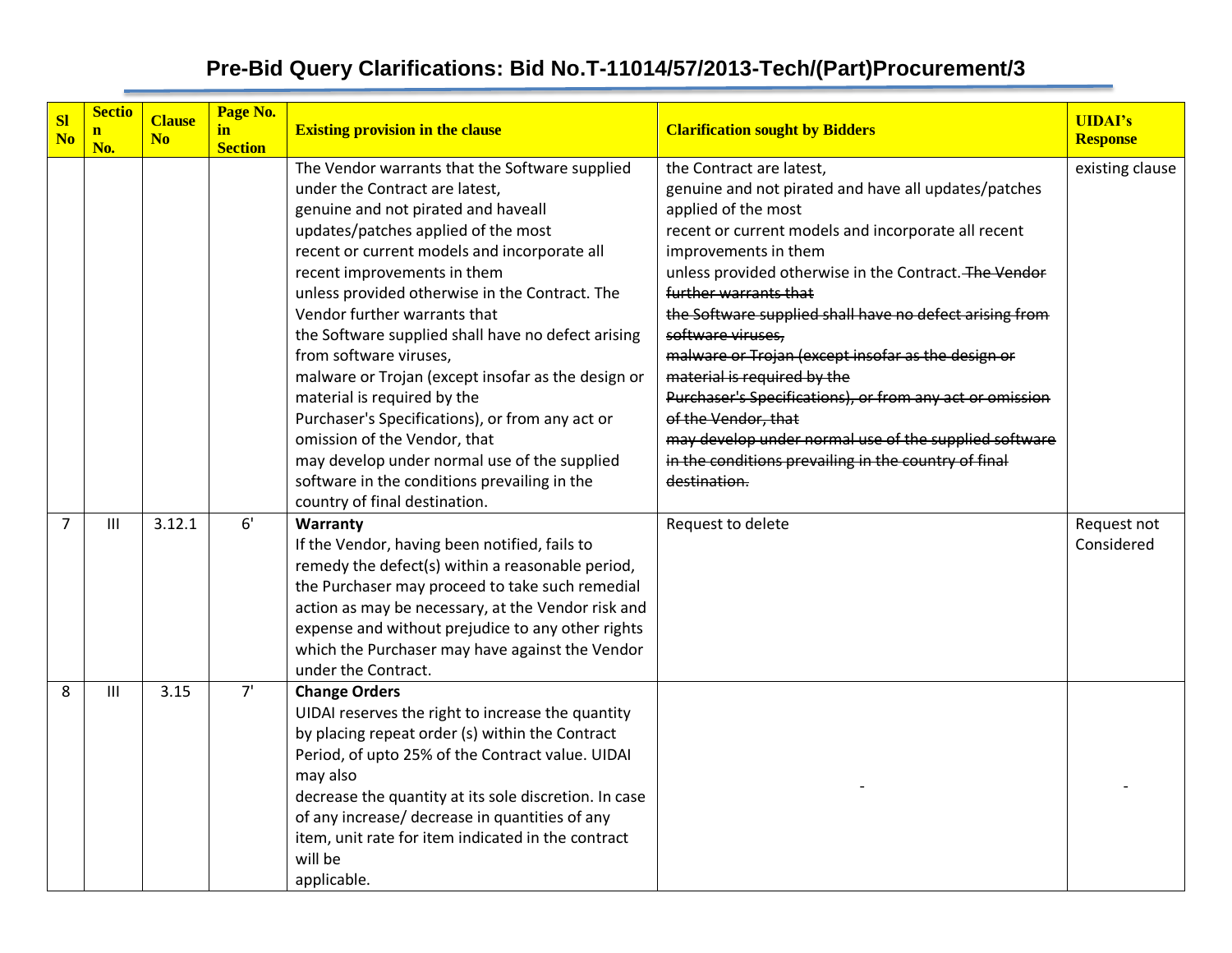| S <sub>l</sub> | <b>Sectio</b>       | <b>Clause</b>  | Page No.             |                                                                                                                                                                                                                                                                                                                                                      |                                                                                                                                                                                                                                                                                                                                                                                                           | <b>UIDAI's</b>                              |
|----------------|---------------------|----------------|----------------------|------------------------------------------------------------------------------------------------------------------------------------------------------------------------------------------------------------------------------------------------------------------------------------------------------------------------------------------------------|-----------------------------------------------------------------------------------------------------------------------------------------------------------------------------------------------------------------------------------------------------------------------------------------------------------------------------------------------------------------------------------------------------------|---------------------------------------------|
| N <sub>o</sub> | $\mathbf{n}$<br>No. | N <sub>0</sub> | in<br><b>Section</b> | <b>Existing provision in the clause</b>                                                                                                                                                                                                                                                                                                              | <b>Clarification sought by Bidders</b>                                                                                                                                                                                                                                                                                                                                                                    | <b>Response</b>                             |
| 9              | $\mathbf{III}$      | 3.17           | 8                    | <b>Assignment</b>                                                                                                                                                                                                                                                                                                                                    | <b>Request For Modfication:</b><br>Bidder may permit anyone other than Bidder personnel<br>to render the Services or any part thereof under this<br>Agreement or any Statement of Work issued hereunder,<br>provided however that Bidder shall be responsible for<br>the performance of the agents so appointed.                                                                                          | Request not<br>Considered                   |
| 10             | Ш                   | 3.18           | 8'                   | <b>Sub-contracts</b><br>No sub-contracting of the work either in full or<br>part is allowed.                                                                                                                                                                                                                                                         | <b>Request For Deletion</b>                                                                                                                                                                                                                                                                                                                                                                               | Request not<br>Considered                   |
| 11             | $\mathbf{III}$      | 3.19           | 8'                   | <b>Delays in the Vendor's Performance</b><br>An un-excused delay by the Vendor in the<br>performance of its delivery<br>obligations shall render the Vendor liable to any or<br>all of the following<br>sanctions: forfeiture of its performance security,<br>imposition of liquidated<br>damages, and/or termination of the Contract for<br>default | An un-excused delay by the Vendor in the performance<br>of its delivery<br>obligations shall render the Vendor liable to any or all of<br>the following<br>sanctions: forfeiture of its performance security,<br>imposition of liquidated<br>damages, and/or termination of the Contract for<br>default. Provided that the Vendor is first given a 30 days<br>written notice to remedy the breach/defect. | No Change in<br>existing clause             |
| 12             | Ш                   | 3.19           | 8'                   | <b>Delays in the Vendor's Performance</b><br>If the vendor request to delay the delivery of<br>goods and performance of services is not found<br>acceptable to the purchaser, Clause 19.2 would be<br>invoked                                                                                                                                        | There is no clause 19.2 in the RFP.                                                                                                                                                                                                                                                                                                                                                                       | It shall be<br>read as clause<br>no 3.19(2) |
| 13             | Ш                   | 3.2            | 9'                   | <b>Liquidated Damages</b>                                                                                                                                                                                                                                                                                                                            | Maximum aggregate liability for LD or penalty under<br>this Agreement shall not exceed 5% of the Total<br>contract value.                                                                                                                                                                                                                                                                                 | No Change in<br>existing clause             |
| 14             | $\mathbf{III}$      | 3.21           | 9'                   | <b>Termination for Default</b><br>The Purchaser may, without prejudice to any other<br>remedy for breach of<br>contract, by written notice of default sent to the<br>Vendor, terminate the Contract<br>in whole or in part                                                                                                                           | The Purchaser may, without prejudice to any other<br>remedy for breach of contract, by written notice of<br>default sent to the Vendor, terminate the Contract<br>in whole or in part provided that the Vendor is first<br>given a 30 days written notice to remedy the<br>defect/breach:                                                                                                                 | No Change in<br>existing clause             |
| 15             | $\mathbf{III}$      | 3.21           | 9'                   | <b>Termination for Default</b><br>In the event the Purchaser terminates the<br>Contract in whole or in part, pursuant to Clause                                                                                                                                                                                                                      | In the event the Purchaser terminates the Contract in<br>whole or in part, pursuant to Clause 3.21.1 the<br>Purchaser may procure, upon such terms and in such                                                                                                                                                                                                                                            | No Change in<br>existing clause             |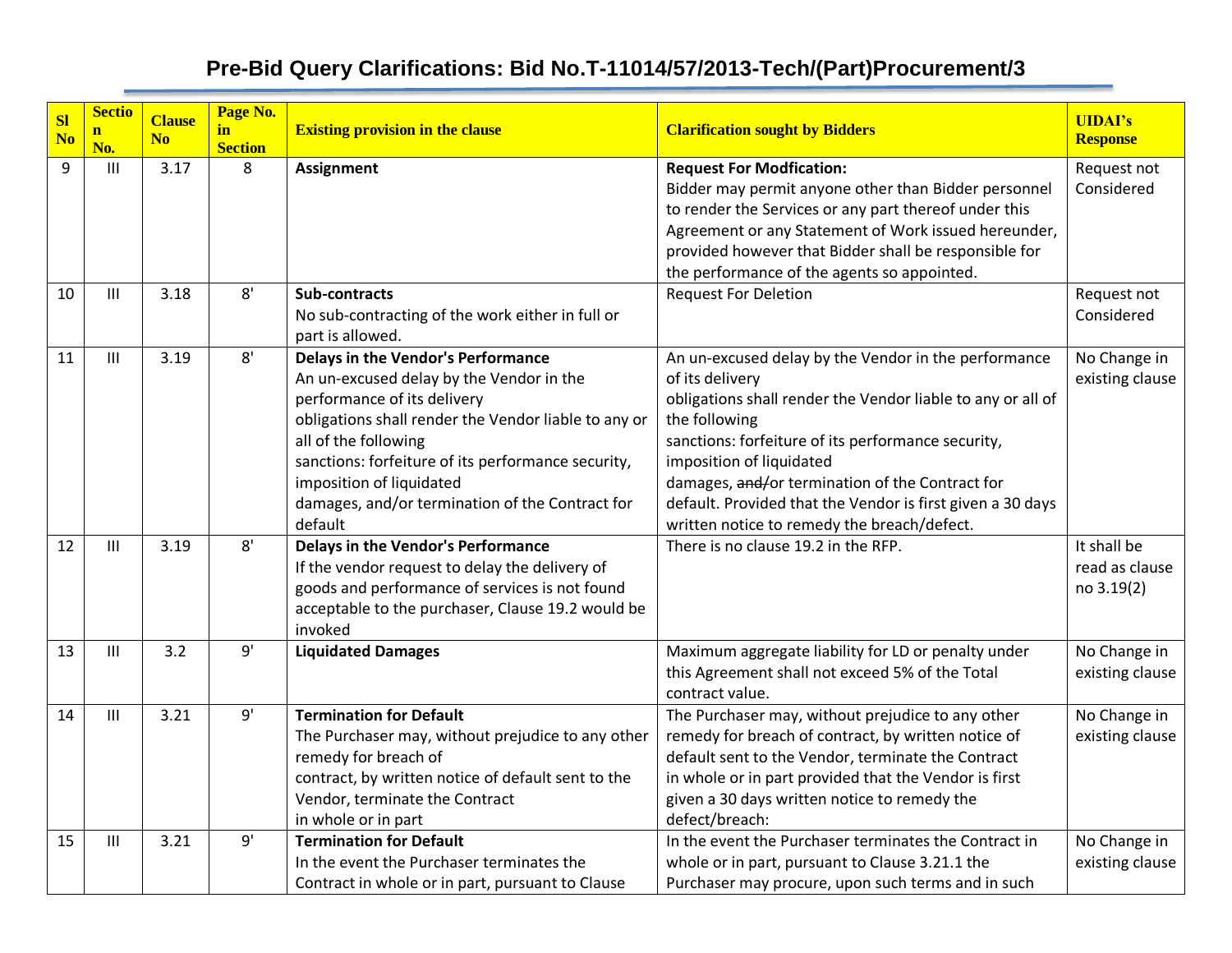| SI<br>N <sub>o</sub> | <b>Sectio</b><br>$\mathbf{n}$<br>No. | <b>Clause</b><br>N <sub>o</sub> | Page No.<br>in<br><b>Section</b> | <b>Existing provision in the clause</b>                                                                                                                                                                                                                                                                                                                                                                                                                                             | <b>Clarification sought by Bidders</b>                                                                                                                                                                                                                                                                                                                                                                                                                                                                                                                                                                                                                                                                                  | <b>UIDAI's</b><br><b>Response</b>     |
|----------------------|--------------------------------------|---------------------------------|----------------------------------|-------------------------------------------------------------------------------------------------------------------------------------------------------------------------------------------------------------------------------------------------------------------------------------------------------------------------------------------------------------------------------------------------------------------------------------------------------------------------------------|-------------------------------------------------------------------------------------------------------------------------------------------------------------------------------------------------------------------------------------------------------------------------------------------------------------------------------------------------------------------------------------------------------------------------------------------------------------------------------------------------------------------------------------------------------------------------------------------------------------------------------------------------------------------------------------------------------------------------|---------------------------------------|
|                      |                                      |                                 |                                  | 3.21.1 the Purchaser may procure, upon such<br>terms and in such manner as it deems<br>appropriate, Goods similar to those undelivered,<br>and the Vendor shall be liable to the Purchaser for<br>any excess costs for such similar Goods including<br>the efforts of the Purchaser for such arrangement.<br>However, the Vendor shall continue performance<br>of the Contract to the extent not terminated.                                                                        | manner as it deems appropriate, Goods similar to those<br>undelivered, and the Vendor shall be liable to the<br>Purchaser for any excess costs for such similar Goods<br>including the efforts of the Purchaser for such<br>arrangement. The liability of the Vendor in such an<br>event shall not exceed 5% of the value quoted for such<br>undelivered Goods/services.<br>However, the Vendor shall continue performance of the<br>Contract to the extent not terminated.                                                                                                                                                                                                                                             |                                       |
| 16                   | $\mathbf{H}$                         | 3.21                            | 9'                               | <b>Termination for Default</b><br>If the bidder places itself in position of conflict of<br>interest or fails to disclose<br>promptly any conflict of interest to the Purchaser.                                                                                                                                                                                                                                                                                                    | The term "conflict of interest" needs to be defined.                                                                                                                                                                                                                                                                                                                                                                                                                                                                                                                                                                                                                                                                    | RFP clause is<br>self-<br>explanatory |
| 17                   | $\mathbf{III}$                       | 3.24                            | 10'                              | <b>Termination for Convenience</b><br>The Purchaser may by written notice sent to the<br>Vendor, terminate the Contract, in whole or in<br>part at any time of its convenience by giving a<br>prior written notice of seven days. The notice of<br>termination shall specify that<br>termination is for the Purchaser's convenience,<br>the extent to which performance of work under<br>the Contract is terminated, and the date upon<br>which such termination becomes effective. | The Purchaser Either Party may by written notice sent<br>to the other Vendor, terminate the Contract, in whole<br>or in part at any time of its convenience by giving a prior<br>written notice of 90 days seven days. The notice of<br>termination shall specify that termination is for the<br>Purchaser's convenience, the extent to which<br>performance of work under the Contract is terminated,<br>and the date upon which such termination becomes<br>effective.<br><b>Request For Addition:</b><br>Upon termination, all rights and benefits granted by this<br>Agreement shall revert to the respective parties and<br>Customer shall pay all amounts due to Bidder upto the<br>effective date of termination | No Change in<br>existing clause       |
| 18                   | $\mathbf{III}$                       | 3.33                            | 12'                              | <b>Passing of Property</b><br>Ownership shall not pass to the Purchaser unless<br>and until the Goods have been delivered, installed<br>and accepted, in accordance with the conditions<br>of the contract to the entire satisfaction of the<br>Purchaser.                                                                                                                                                                                                                          | Ownership shall not pass to the Purchaser unless and<br>until the Goods have been delivered, installed and<br>accepted, whichever is earlier, in accordance with the<br>conditions of the contract to the entire satisfaction of<br>the Purchaser.                                                                                                                                                                                                                                                                                                                                                                                                                                                                      | No Change in<br>existing clause       |
| 19                   | $\mathbf{H}$                         | 3.40'                           | 13'                              | <b>Conflict of Interest</b>                                                                                                                                                                                                                                                                                                                                                                                                                                                         | Term conflict of interest needs to be defined.                                                                                                                                                                                                                                                                                                                                                                                                                                                                                                                                                                                                                                                                          | RFP clause is<br>self-                |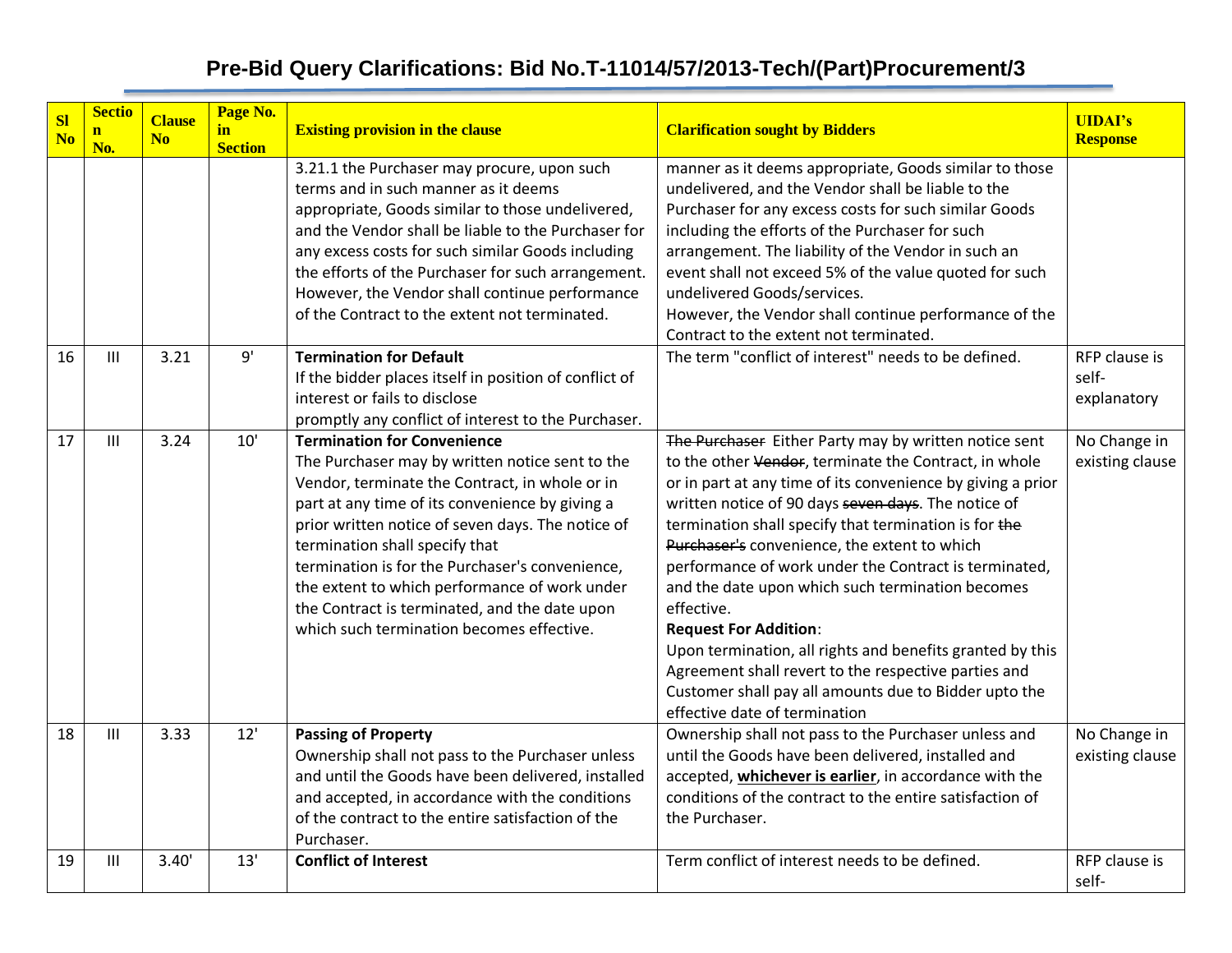| SI<br>N <sub>o</sub> | <b>Sectio</b><br>$\mathbf{n}$ | <b>Clause</b><br>N <sub>o</sub> | Page No.<br>in | <b>Existing provision in the clause</b>                                              | <b>Clarification sought by Bidders</b>                        | <b>UIDAI's</b><br><b>Response</b> |
|----------------------|-------------------------------|---------------------------------|----------------|--------------------------------------------------------------------------------------|---------------------------------------------------------------|-----------------------------------|
|                      | No.                           |                                 | <b>Section</b> |                                                                                      |                                                               |                                   |
| 20                   | $\mathbf{III}$                | 3.41                            | 13'            | <b>Delivery and Risk Purchase</b>                                                    | <b>Request For Modifcation</b>                                | explanatory<br>No Change in       |
|                      |                               |                                 |                |                                                                                      | Any excess cost due to Risk Purchase that will be             | existing clause                   |
|                      |                               |                                 |                |                                                                                      | recovered from Bidder due to any such reason shall not        |                                   |
|                      |                               |                                 |                |                                                                                      | exceed by more than 5% of the price / rates quoted.           |                                   |
| 21                   | $\mathbf{III}$                | 3.41                            | 13'            | <b>Delivery and Risk Purchase</b>                                                    | Request to delete                                             | Request not                       |
|                      |                               |                                 |                | The Purchaser reserves the right to cancel the                                       |                                                               | Considered                        |
|                      |                               |                                 |                | contract or a portion thereof and purchase the IT                                    |                                                               |                                   |
|                      |                               |                                 |                | Software as specified in Section V of this RFP at                                    |                                                               |                                   |
|                      |                               |                                 |                | the risk and cost of                                                                 |                                                               |                                   |
|                      |                               |                                 |                | Contractor after giving due notice to the bidder                                     |                                                               |                                   |
|                      |                               |                                 |                | even before completion of the contractual                                            |                                                               |                                   |
|                      |                               |                                 |                | delivery schedule if it becomes apparent that                                        |                                                               |                                   |
|                      |                               |                                 |                | bidder will not be able to                                                           |                                                               |                                   |
|                      |                               |                                 |                | fulfill the contractual obligations. In case the                                     |                                                               |                                   |
|                      |                               |                                 |                | bidder fails to complete the supply of stores or a                                   |                                                               |                                   |
|                      |                               |                                 |                | portion thereof within the contractual delivery                                      |                                                               |                                   |
|                      |                               |                                 |                | schedule, the Purchaser has the right to purchase                                    |                                                               |                                   |
|                      |                               |                                 |                | the IT Software or a portion thereof at the risk and                                 |                                                               |                                   |
|                      | $\mathbf{III}$                |                                 | 14'            | cost of bidder.                                                                      |                                                               |                                   |
| 22                   |                               | 3.41                            |                | <b>Delivery and Risk Purchase</b><br>The Purchaser reserves the right to suspend the | Request to delete                                             | Request not<br>Considered         |
|                      |                               |                                 |                | business with such bidder who defaults in                                            |                                                               |                                   |
|                      |                               |                                 |                | adhering to the contractual delivery schedule,                                       |                                                               |                                   |
|                      |                               |                                 |                | quality of stores etc as per the contract after                                      |                                                               |                                   |
|                      |                               |                                 |                | giving show cause notice to the bidder and                                           |                                                               |                                   |
|                      |                               |                                 |                | considering his reply if any.                                                        |                                                               |                                   |
| 23                   | $\mathbf{III}$                | 3.36                            | 12             | <b>Taxes &amp; Duties</b>                                                            | UIDAI is not liable to taxes. Please confirm that we are      | No Change in                      |
|                      |                               |                                 |                |                                                                                      | getting exemption certificates for the same                   | existing clause                   |
| 24                   | $\mathbf{III}$                | 3.42                            | 14'            | <b>Fall Clause</b>                                                                   | Request to delete                                             | Request not                       |
|                      |                               |                                 |                |                                                                                      |                                                               | Considered                        |
| 25                   | $\mathbf{III}$                | 3.43                            | 14'            | <b>Limitation of Liability</b>                                                       | Request to replace this clause with:                          | No Change in                      |
|                      |                               |                                 |                | Except in case of gross negligence or willful                                        | Notwithstanding anything to the contrary elsewhere            | existing clause                   |
|                      |                               |                                 |                | misconduct on the part of the Vendor or on the                                       | contained in this or any other contract between the           |                                   |
|                      |                               |                                 |                | part of any person or company acting on behalf of                                    | parties, neither party shall, in any event, be liable for (1) |                                   |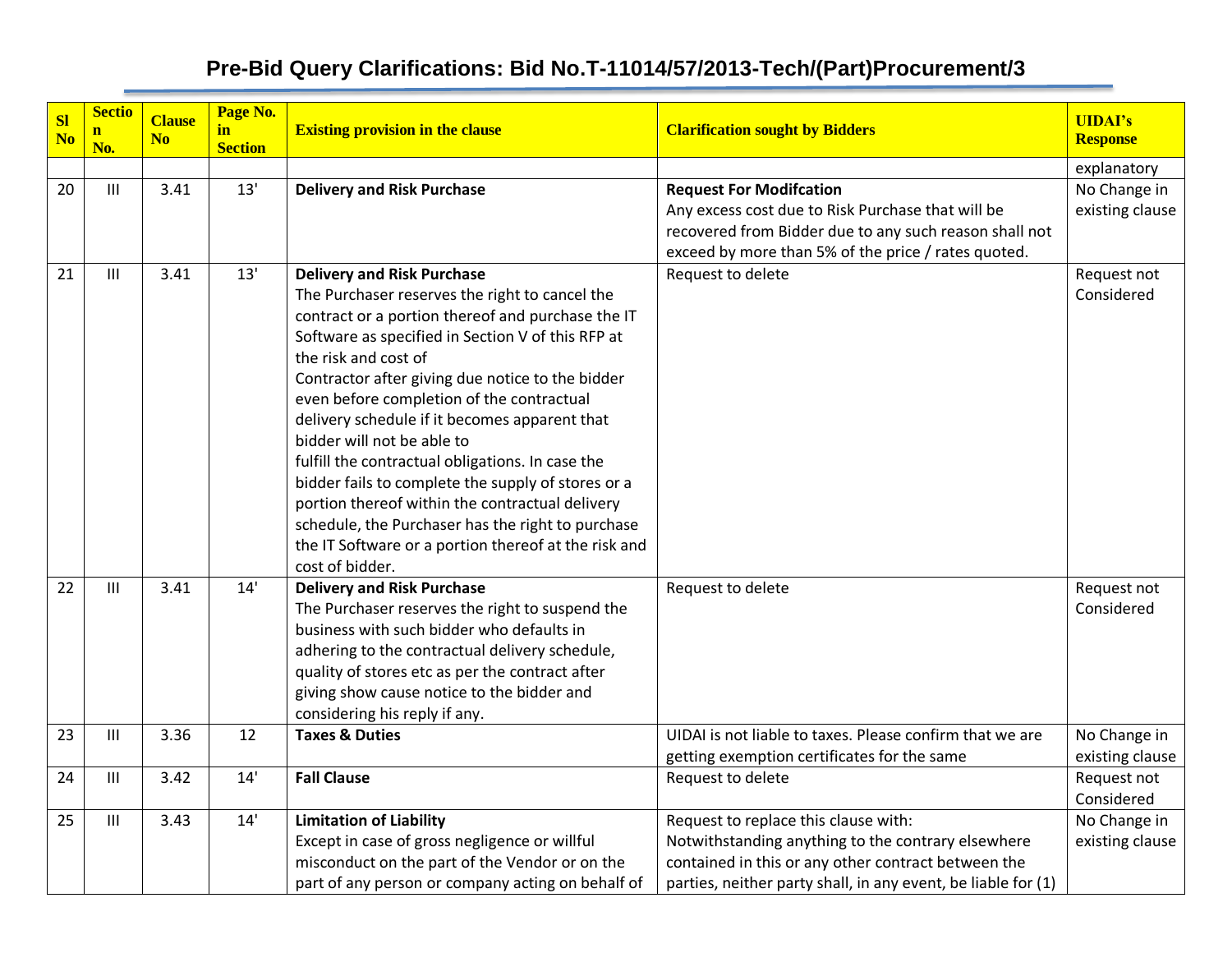| <b>SI</b><br>N <sub>o</sub> | <b>Sectio</b><br>$\mathbf{n}$<br>No. | <b>Clause</b><br>N <sub>o</sub> | Page No.<br>in<br><b>Section</b> | <b>Existing provision in the clause</b>                                                                                                                                                                                                                                                                                                                                                                                                                                                                                                                                           | <b>Clarification sought by Bidders</b>                                                                                                                                                                                                                                                                                                                                                                                                                                                                                                                                                                                                                                                                                                                    | <b>UIDAI's</b><br><b>Response</b> |
|-----------------------------|--------------------------------------|---------------------------------|----------------------------------|-----------------------------------------------------------------------------------------------------------------------------------------------------------------------------------------------------------------------------------------------------------------------------------------------------------------------------------------------------------------------------------------------------------------------------------------------------------------------------------------------------------------------------------------------------------------------------------|-----------------------------------------------------------------------------------------------------------------------------------------------------------------------------------------------------------------------------------------------------------------------------------------------------------------------------------------------------------------------------------------------------------------------------------------------------------------------------------------------------------------------------------------------------------------------------------------------------------------------------------------------------------------------------------------------------------------------------------------------------------|-----------------------------------|
|                             |                                      |                                 |                                  | the Vendor in executing the work or in carrying<br>out the services, the Vendor, with respect to<br>damage caused by the Vendor to property and/or<br>assets of the Purchaser or of any of Purchaser's<br>vendors, shall not be liable to Purchaser:<br>a) for any indirect or consequential loss or<br>damage; and<br>b) for any direct loss or damage that exceeds<br>(i) the Contract Value, or<br>(ii) the proceeds the Vendor may be entitled to<br>receive from any insurance maintained by the<br>Vendor to cover such a liability, whichever of (i) or<br>(ii) is higher. | any indirect, special, punitive, exemplary, speculative or<br>consequential damages, including, but not limited to,<br>any loss of use, loss of data, business interruption, and<br>loss of income or profits, irrespective of whether it had<br>an advance notice of the possibility of any such<br>damages; or (2) damages relating to any claim that<br>arose more than one year before institution of<br>adversarial proceedings thereon.<br>Subject to the above and notwithstanding anything to<br>the contrary elsewhere contained herein, the maximum<br>aggregate liability of Vendor under this Agreement,<br>shall not exceed the fees received by Vendor under this<br>Agreement during the three months preceding the date<br>of such claim. |                                   |
| 26                          | $\mathsf{IV}$                        |                                 | 3                                | <b>Technical Bid Letter</b><br>We do hereby undertake that, in the event of<br>acceptance of our bid, the supply of<br>Goods/Services shall be made as stipulated in the<br>Schedule to the Bid Document as given in Annexe<br>4.1.6 and that we shall perform all the incidental<br>services.                                                                                                                                                                                                                                                                                    | We do hereby undertake that, in the event of<br>acceptance of our bid, the supply of Goods/Services<br>shall be made as stipulated in the Schedule to the Bid<br>Document as given in Annexe 4.1.6 excpet for the<br>deviations submitted along with this bid and that we<br>shall perform all the incidental services on mutually<br>agreed upon terms and conditions.                                                                                                                                                                                                                                                                                                                                                                                   | No Change in<br>existing clause   |
| 27                          | IV                                   |                                 | $\overline{3}$                   | <b>Technical Bid Letter</b><br>We do hereby undertake, that, until a formal<br>contract is prepared and executed, this bid,<br>together with your written acceptance thereof<br>and placement of Letter of Intent awarding<br>the Contract, shall constitute a binding contract<br>between us.                                                                                                                                                                                                                                                                                    | We do hereby undertake, that, until a formal contract is<br>prepared and executed, this bid,<br>together with your written acceptance thereof and<br>placement of Letter of Intent awarding<br>the Contract, deviations submitted by us, shall<br>constitute a binding contract between us.                                                                                                                                                                                                                                                                                                                                                                                                                                                               | No Change in<br>existing clause   |
| 28                          | IV                                   |                                 | 9                                | (Annexure 4.1.7)<br>We warrant that everything to be supplied by us<br>hereunder shall be latest, genuine and not pirated<br>and have all updates/patches applied of the most<br>recent or current models and incorporate all<br>recent improvements in them and are free from                                                                                                                                                                                                                                                                                                    | We warrant that everything to be supplied by us<br>hereunder shall be latest, genuine and not pirated<br>and have all updates/patches applied of the most<br>recent or current models and incorporate all<br>recent improvements in them and are free from defect<br>arising from software viruses, malware or                                                                                                                                                                                                                                                                                                                                                                                                                                            | No Change in<br>existing clause   |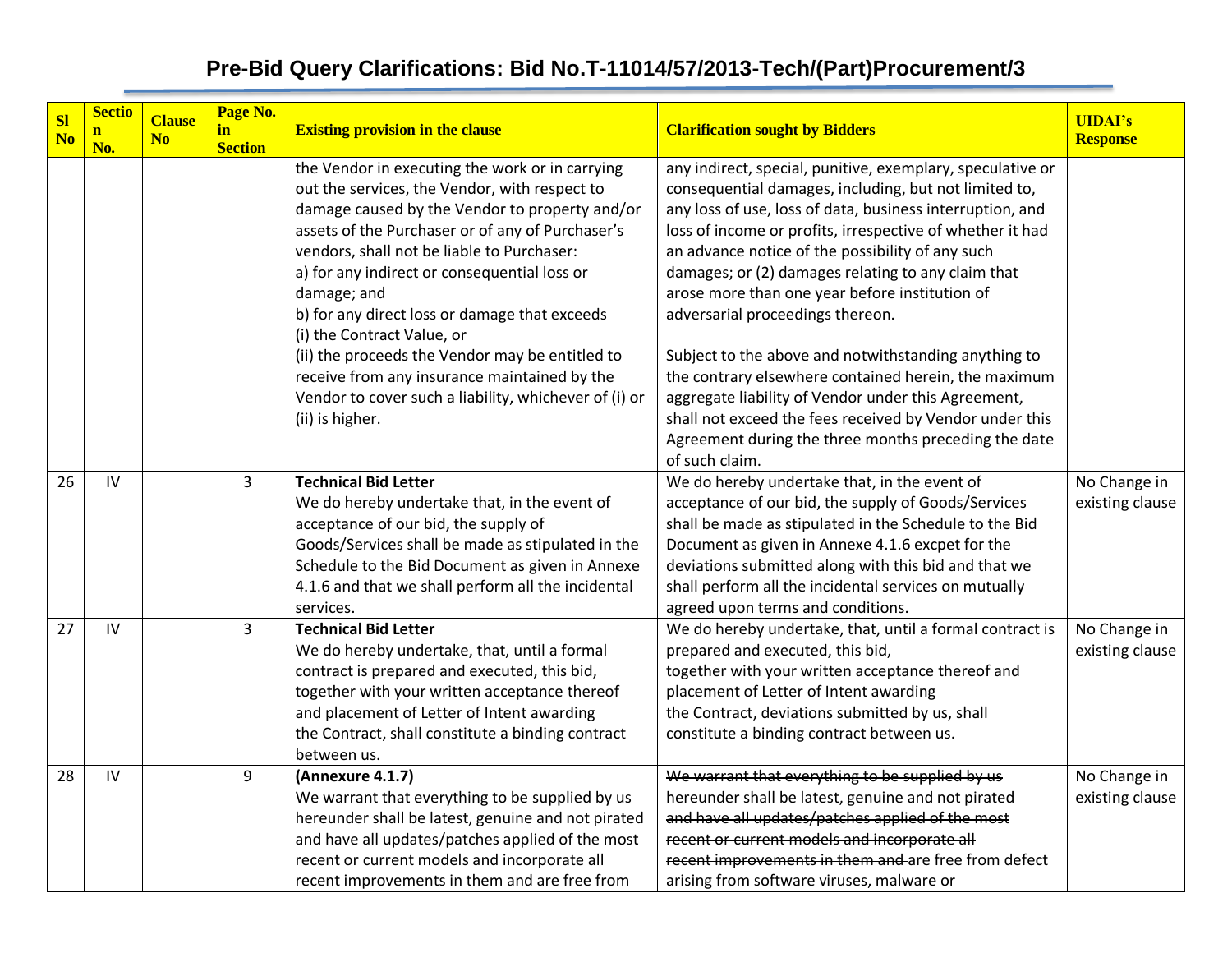| S <sub>l</sub><br>N <sub>o</sub> | <b>Sectio</b><br>$\mathbf{n}$<br>No. | <b>Clause</b><br>N <sub>0</sub> | Page No.<br>in<br><b>Section</b> | <b>Existing provision in the clause</b>                                                                                                                                                                                                                                                                                                                                                                                                                                                                                                                                                                                                                             | <b>Clarification sought by Bidders</b>                                                                                                                                                                                                                                                                                                                                                                                                                                                                                                                                                                       | <b>UIDAI's</b><br><b>Response</b> |
|----------------------------------|--------------------------------------|---------------------------------|----------------------------------|---------------------------------------------------------------------------------------------------------------------------------------------------------------------------------------------------------------------------------------------------------------------------------------------------------------------------------------------------------------------------------------------------------------------------------------------------------------------------------------------------------------------------------------------------------------------------------------------------------------------------------------------------------------------|--------------------------------------------------------------------------------------------------------------------------------------------------------------------------------------------------------------------------------------------------------------------------------------------------------------------------------------------------------------------------------------------------------------------------------------------------------------------------------------------------------------------------------------------------------------------------------------------------------------|-----------------------------------|
|                                  |                                      |                                 |                                  | defect arising from software viruses, malware or<br>Trojan, and shall be of the highest respective<br>versionand consistent with the established and<br>generally accepted standards for software of the<br>type ordered shall be full conformity with the<br>specifications, drawings or samples, if any, and<br>shall operate properly. We shall be fully<br>responsible<br>for its efficient and effective operation. This<br>warranty shall survive inspection of and for, and<br>acceptance of the goods, but shall expire after 3<br>Years (36 months)from the date of acceptance of<br>installation and commissioning report of<br>Softwareby the Purchaser. | Trojan, and shall be of the highest respective versionand<br>consistent with the established and<br>generally accepted standards for software of the type<br>ordered shall be full conformity with the<br>specifications, drawings or samples, if any, and shall<br>operate properly. We shall be fully responsible<br>for its efficient and effective operation. This warranty<br>shall survive inspection of and for, and<br>acceptance of the goods, but shall expire after 3 Years<br>(36 months)from the date of acceptance of<br>installation and commissioning report of Softwareby the<br>Purchaser. |                                   |
| 29                               | IV                                   |                                 | 12                               | Annexe 4.2.2) We do hereby undertake, that, until<br>a formal contract is prepared and executed, this<br>bid,<br>together with your written acceptance thereof<br>and placement of Letter of Intent awarding<br>the Contract, shall constitute a binding contract<br>between us.                                                                                                                                                                                                                                                                                                                                                                                    | We do hereby undertake, that, until a formal contract is<br>prepared and executed, this bid,<br>together with your written acceptance thereof and<br>placement of Letter of Intent awarding<br>the Contract, deviations submitted by us shall constitute<br>a binding contract between us.                                                                                                                                                                                                                                                                                                                   | No Change in<br>existing clause   |
| 30                               | IV                                   |                                 | <b>New</b><br>Clause             | <b>Taxes</b>                                                                                                                                                                                                                                                                                                                                                                                                                                                                                                                                                                                                                                                        | Any increase or decrease in the rates of the applicable<br>taxes or any new levy on account of changes in law shall<br>be to the account of Purchaser.                                                                                                                                                                                                                                                                                                                                                                                                                                                       | Refer clause<br>no.3.36           |
| 31                               | IV                                   |                                 | <b>New</b><br>Clause             | <b>Savings Clause</b>                                                                                                                                                                                                                                                                                                                                                                                                                                                                                                                                                                                                                                               | Vendor's failure to perform its contractual<br>responsibilities, to perform the services, or to meet<br>agreed service levels shall be excused if and to the<br>extent Vendor's performance is effected, delayed or<br>causes non-performance due to Purchaser's omissions<br>or actions whatsoever.                                                                                                                                                                                                                                                                                                         | Request not<br>Considered         |
| 32                               | IV                                   |                                 | New<br>Clause                    | <b>Deemed Acceptance</b>                                                                                                                                                                                                                                                                                                                                                                                                                                                                                                                                                                                                                                            | Services and/or deliverables shall be deemed to be fully<br>and finally accepted by Purchaser in the event when<br>Purchaser has not submitted its acceptance or rejection<br>response in writing to Vendor within 15 days from the<br>date of installation/commissioning or when Purchaser                                                                                                                                                                                                                                                                                                                  | Request not<br>Considered         |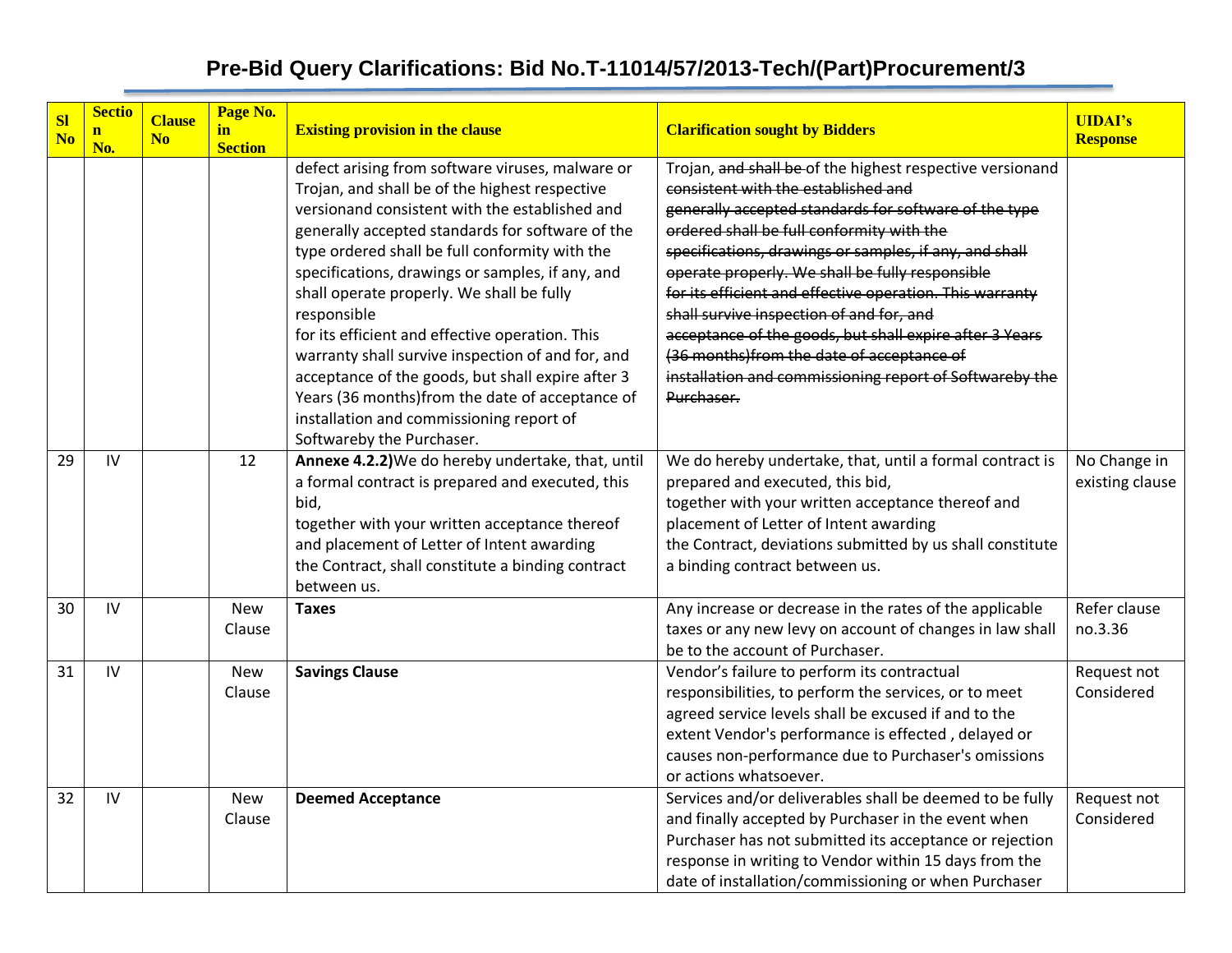| <b>SI</b><br>N <sub>o</sub> | <b>Sectio</b><br>$\mathbf{n}$<br>No. | <b>Clause</b><br>N <sub>o</sub> | Page No.<br>in<br><b>Section</b> | <b>Existing provision in the clause</b> | <b>Clarification sought by Bidders</b>                                                            | <b>UIDAI's</b><br><b>Response</b> |
|-----------------------------|--------------------------------------|---------------------------------|----------------------------------|-----------------------------------------|---------------------------------------------------------------------------------------------------|-----------------------------------|
|                             |                                      |                                 |                                  |                                         | uses the Deliverable in its business, whichever occurs                                            |                                   |
|                             |                                      |                                 |                                  |                                         | earlier. Parties agree that Vendor shall have 15 days                                             |                                   |
|                             |                                      |                                 |                                  |                                         | time to correct in case of any rejection by Client.                                               |                                   |
| 33                          | IV                                   |                                 | <b>New</b>                       | Site not ready                          | Purchaser hereby agrees to make the site ready as per                                             | Request not                       |
|                             |                                      |                                 | Clause                           |                                         | the agreed specifications, within the agreed timelines.                                           | Considered                        |
|                             |                                      |                                 |                                  |                                         | Purchaser agrees that Vendor shall not be in any                                                  |                                   |
|                             |                                      |                                 |                                  |                                         | manner be liable for any delay arising out of                                                     |                                   |
|                             |                                      |                                 |                                  |                                         | Purchaser's failure to make the site ready within the                                             |                                   |
|                             |                                      |                                 |                                  |                                         | stipulated period, including but not limited to levy of                                           |                                   |
|                             |                                      |                                 |                                  |                                         | liquidated damages for any delay in performance of<br>Services under the terms of this Agreement. |                                   |
| 34                          | IV                                   |                                 | <b>New</b>                       | <b>Exceptions to indemnity</b>          | <b>Exceptions to Indemnity</b>                                                                    | Refer clause                      |
|                             |                                      |                                 | Clause                           |                                         | (a) Vendor shall not have any liability to Purchaser                                              | no. 3.5                           |
|                             |                                      |                                 |                                  |                                         | under this Section to the extent that any infringement                                            |                                   |
|                             |                                      |                                 |                                  |                                         | or claim thereof is attributable to: (1) the combination,                                         |                                   |
|                             |                                      |                                 |                                  |                                         | operation or use of a Deliverable with equipment or                                               |                                   |
|                             |                                      |                                 |                                  |                                         | software supplied by Purchaser where the Deliverable                                              |                                   |
|                             |                                      |                                 |                                  |                                         | would not itself be infringing; (2) compliance with                                               |                                   |
|                             |                                      |                                 |                                  |                                         | designs, specifications or instructions provided by                                               |                                   |
|                             |                                      |                                 |                                  |                                         | Purchaser; (3) use of a Deliverable in an application or                                          |                                   |
|                             |                                      |                                 |                                  |                                         | environment for which it was not designed or                                                      |                                   |
|                             |                                      |                                 |                                  |                                         | contemplated under this Agreement; or (4)                                                         |                                   |
|                             |                                      |                                 |                                  |                                         | modifications of a Deliverable by anyone other than                                               |                                   |
|                             |                                      |                                 |                                  |                                         | Vendor where the unmodified version of the                                                        |                                   |
|                             |                                      |                                 |                                  |                                         | Deliverable would not have been infringing.                                                       |                                   |
|                             |                                      |                                 |                                  |                                         | Vendor will completely satisfy its obligations hereunder                                          |                                   |
|                             |                                      |                                 |                                  |                                         | if, after receiving notice of a claim, Vendor obtains for                                         |                                   |
|                             |                                      |                                 |                                  |                                         | Purchaser the right to continue using such Deliverables                                           |                                   |
|                             |                                      |                                 |                                  |                                         | as provided without infringement, or replace or modify                                            |                                   |
|                             |                                      |                                 |                                  |                                         | such Deliverables so that they become non-infringing.                                             |                                   |
| 35                          | IV                                   |                                 | <b>New</b>                       | <b>Termination</b>                      | Either Party shall have the right to terminate this                                               | Refer clause                      |
|                             |                                      |                                 | Clause                           |                                         | Agreement at any time:                                                                            | no 3.21                           |
|                             |                                      |                                 |                                  |                                         | With Cause - in the event that the other party commits                                            |                                   |
|                             |                                      |                                 |                                  |                                         | a material breach of the Agreement and fails to cure                                              |                                   |
|                             |                                      |                                 |                                  |                                         | such default to the non-defaulting party's reasonable                                             |                                   |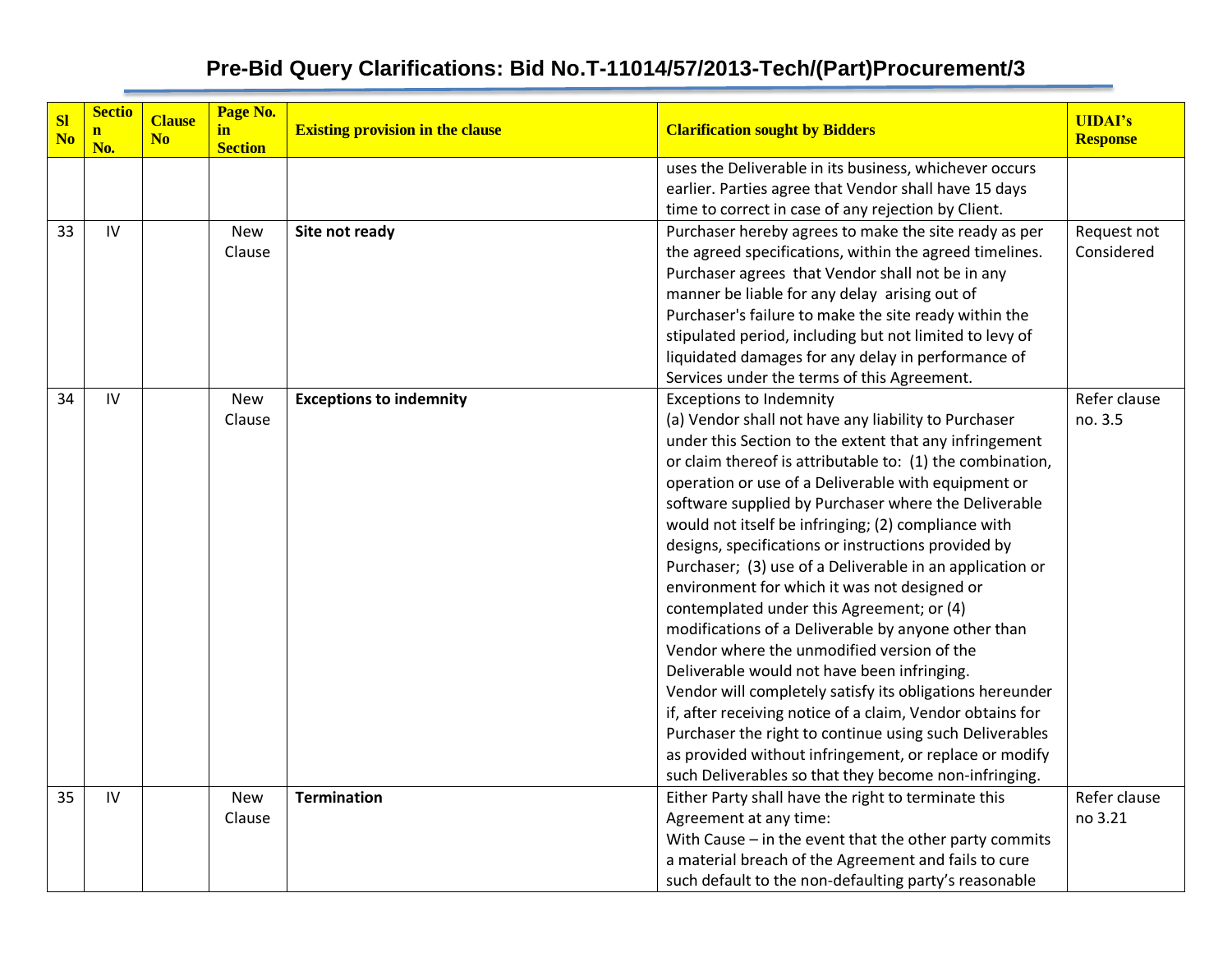| S1<br>N <sub>0</sub> | <b>Sectio</b><br>$\mathbf{n}$ | <b>Clause</b><br>N <sub>o</sub> | Page No.<br>in       | <b>Existing provision in the clause</b> | <b>Clarification sought by Bidders</b>                                                                                                                                                                                                                                                                                                                                                                                                                                                                           | <b>UIDAI's</b><br><b>Response</b> |
|----------------------|-------------------------------|---------------------------------|----------------------|-----------------------------------------|------------------------------------------------------------------------------------------------------------------------------------------------------------------------------------------------------------------------------------------------------------------------------------------------------------------------------------------------------------------------------------------------------------------------------------------------------------------------------------------------------------------|-----------------------------------|
|                      | No.                           |                                 | <b>Section</b>       |                                         | satisfaction within thirty (30) days.                                                                                                                                                                                                                                                                                                                                                                                                                                                                            |                                   |
|                      |                               |                                 |                      |                                         | In the event of termination by owner, the Vendor shall<br>be paid for the:<br>1. goods delivered<br>2. services rendered<br>3. work in progress                                                                                                                                                                                                                                                                                                                                                                  |                                   |
|                      |                               |                                 |                      |                                         | 4. unpaid AMCs<br>5. third party orders in pipeline which cannot be<br>cancelled despite Vendor's best efforts<br>5. unrecovered investments shall be paid by Purchaser<br>as per termination schedule<br>till the date of termination.                                                                                                                                                                                                                                                                          |                                   |
| 36                   | IV                            |                                 | <b>New</b><br>Clause | <b>Change Orders</b>                    | Either party may request a change order ("Change<br>Order") in the event of actual or anticipated change(s)<br>to the agreed scope, Services, Deliverables, schedule, or<br>any other aspect of the Statement of Work. Vendor will<br>prepare a Change Order reflecting the proposed<br>changes, including the impact on the Deliverables,<br>schedule, and fee. In the absence of a signed Change<br>Order, Vendor shall not be bound to perform any<br>additional services.                                    | <b>Refer Clause</b><br>no. 3.15   |
| 37                   | IV                            |                                 | <b>New</b><br>Clause | Pass through warranties                 | Since Vendor is acting as a reseller of third products,<br>Vendor shall "pass-through" any and all warranties and<br>indemnities received from the manufacturer or licensor<br>of the products and, to the extent, granted by such<br>manufacturer or licensor, the Purchaser shall be the<br>beneficiary of such manufacturer's or licensor's<br>warranties and indemnities. Further, it is clarified that<br>Vendor shall not provide any additional warranties and<br>indemnities with respect such products. | <b>Refer Clause</b><br>no 3.12.1  |
| 38                   | IV                            |                                 | <b>New</b><br>Clause | <b>Non-hire</b>                         | During the term of this Agreement and for a period of<br>one year thereafter Purchaser shall not, directly or<br>indirectly, hire or solicit for hire, any of the personnel<br>engaged by Vendor, without the prior written consent                                                                                                                                                                                                                                                                              | Request not<br>Considered         |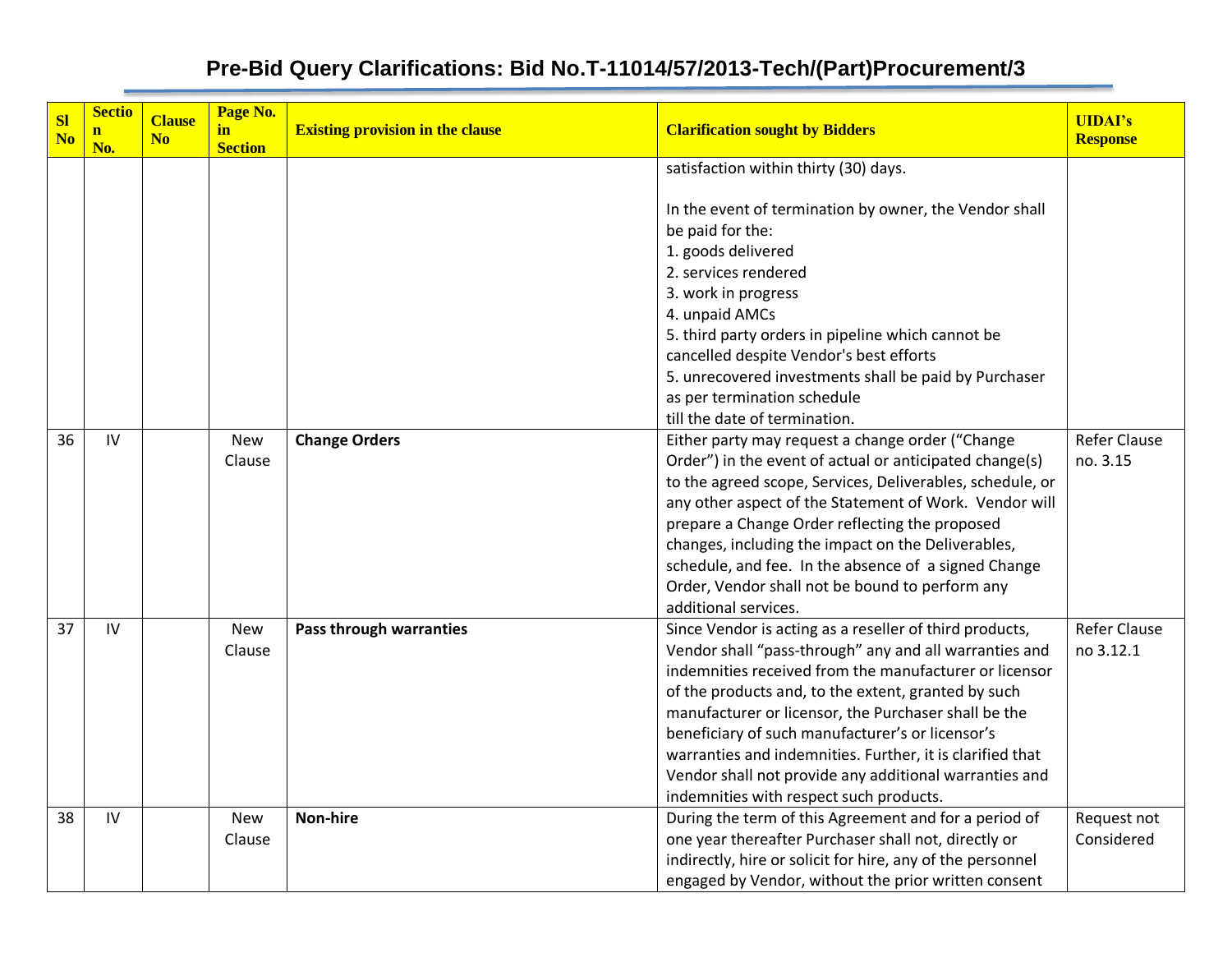| <b>Sl</b><br>N <sub>o</sub> | <b>Sectio</b><br>n<br>No. | <b>Clause</b><br>N <sub>o</sub> | Page No.<br>in<br><b>Section</b> | <b>Existing provision in the clause</b>        | <b>Clarification sought by Bidders</b>                                                                                                                                                                                                                                                                                                                          | <b>UIDAI's</b><br><b>Response</b>                                                                                                                                                                                                                      |
|-----------------------------|---------------------------|---------------------------------|----------------------------------|------------------------------------------------|-----------------------------------------------------------------------------------------------------------------------------------------------------------------------------------------------------------------------------------------------------------------------------------------------------------------------------------------------------------------|--------------------------------------------------------------------------------------------------------------------------------------------------------------------------------------------------------------------------------------------------------|
|                             |                           |                                 |                                  |                                                | thereof from Vendor. Thus, the Purchaser agrees to the<br>entry of an injunction against it in the event of actual or<br>threatened breach of its obligations hereunder, and<br>acknowledges such relief shall be in addition to such<br>other and further relief as may be available to Vendor at<br>law or in equity                                          |                                                                                                                                                                                                                                                        |
| 39                          | IV                        |                                 | <b>New</b><br>Clause             | <b>Customer Information</b>                    | Bidder may also share contract / engagement / project<br>details and relevant documentation to its customers /<br>prospective customers solely for the purpose of, and<br>with the intent to, evidence and support its experience<br>earned under this Agreement.                                                                                               | Request not<br>Considered                                                                                                                                                                                                                              |
| 40                          | IV                        |                                 | New<br>Clause                    | <b>Assignment / Discounting of Receivables</b> | Customer hereby agrees and provides consent to Bidder<br>to have unhindered right to assign the receivables<br>under this Contract to a financial or banking institution<br>or any other institution / organization engaged in the<br>business of funding. For avoidance of doubt, such<br>assignment may include but is not limited to sale of<br>receivables. | Request not<br>Considered                                                                                                                                                                                                                              |
| 41                          | Gene<br>ral<br>Quer<br>у  |                                 |                                  |                                                | The scalable file system is an Add-On and is not sold<br>with support (Standard / Premium). Instead, customer<br>will inherit the support level of the underlying RHEL<br>Server subscription (Premium). Please confirm                                                                                                                                         | Yes, the<br>scalable file<br>system is an<br>Add-On and is<br>not sold with<br>support (<br>Standard /<br>Premium)-<br>However,<br><b>Basic support</b><br>for OS will be<br>inherited<br>from the<br>underlying<br><b>RHEL Server</b><br>Subscription |
| 42                          | Gene                      |                                 |                                  |                                                | The scope is to supply and installation and maintenance                                                                                                                                                                                                                                                                                                         | Yes                                                                                                                                                                                                                                                    |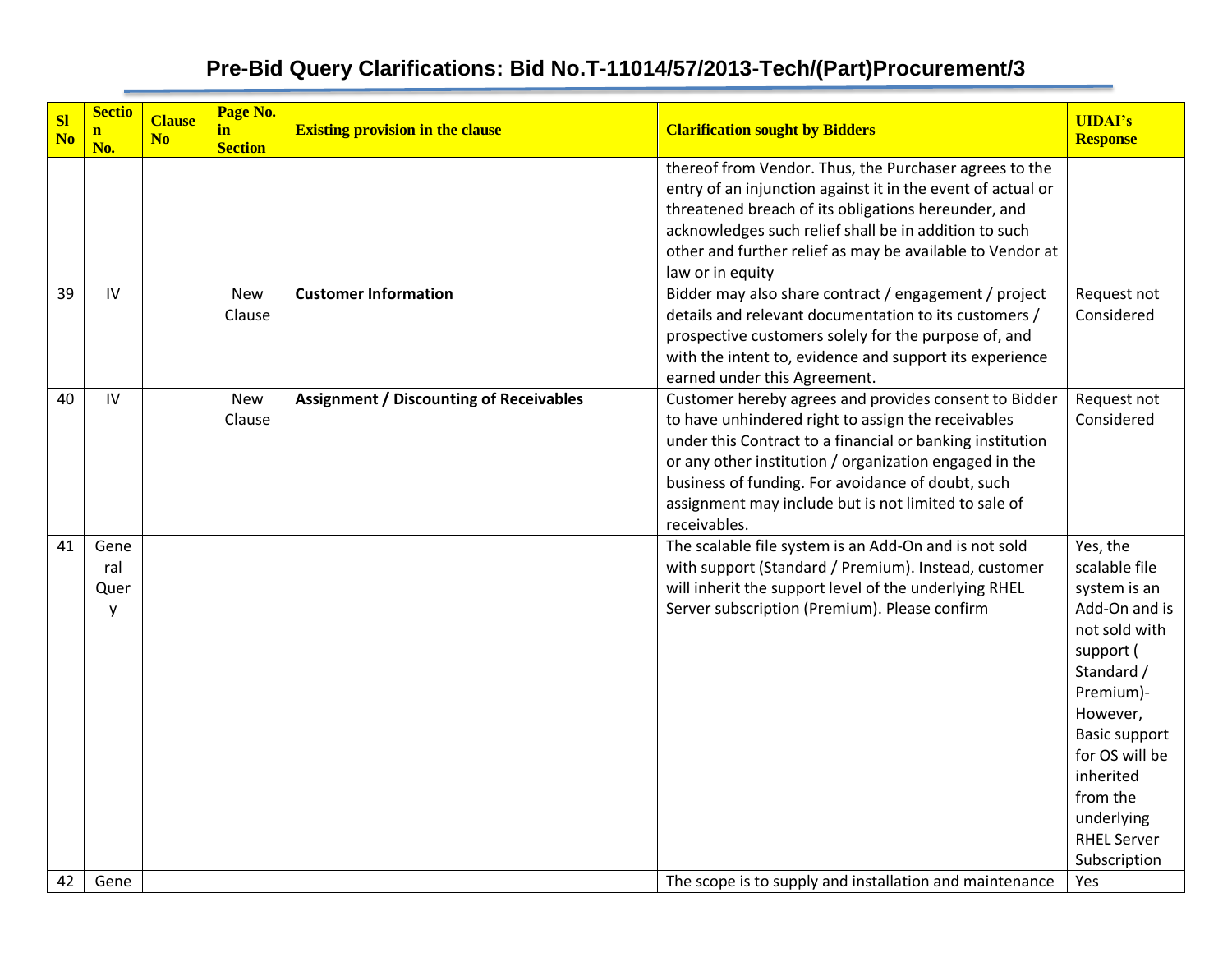| <b>SI</b><br>N <sub>o</sub> | <b>Sectio</b><br>$\mathbf n$<br>No. | <b>Clause</b><br>N <sub>o</sub>                                                                  | Page No.<br>in<br><b>Section</b> | <b>Existing provision in the clause</b>                                                                                                                                                                                                                                                                                                                                                                                                                                                                                                         | <b>Clarification sought by Bidders</b>                                                                                                                                                                                                                                                                                                                                                                                                                                                                                                                                                                                                                                                                                                                                                                                                                                                                                                                                       | <b>UIDAI's</b><br><b>Response</b>                                                   |
|-----------------------------|-------------------------------------|--------------------------------------------------------------------------------------------------|----------------------------------|-------------------------------------------------------------------------------------------------------------------------------------------------------------------------------------------------------------------------------------------------------------------------------------------------------------------------------------------------------------------------------------------------------------------------------------------------------------------------------------------------------------------------------------------------|------------------------------------------------------------------------------------------------------------------------------------------------------------------------------------------------------------------------------------------------------------------------------------------------------------------------------------------------------------------------------------------------------------------------------------------------------------------------------------------------------------------------------------------------------------------------------------------------------------------------------------------------------------------------------------------------------------------------------------------------------------------------------------------------------------------------------------------------------------------------------------------------------------------------------------------------------------------------------|-------------------------------------------------------------------------------------|
|                             | ral<br>Quer                         |                                                                                                  |                                  |                                                                                                                                                                                                                                                                                                                                                                                                                                                                                                                                                 | of RHEL licenses at Manesar and Bangalore sites. Please<br>confirm                                                                                                                                                                                                                                                                                                                                                                                                                                                                                                                                                                                                                                                                                                                                                                                                                                                                                                           |                                                                                     |
| 43                          | y<br>$\mathbf{H}$                   | 2.37<br>Rejecti<br>on<br>Criteri<br>a<br>(2)<br>Comm<br>ercial<br>Rejecti<br>on<br>Criteri<br>a) | 13 of 14                         | iii. Total lump sum price quoted by the Bidder<br>must be inclusive of all taxes, levies, duties etc.<br>including excise duty and sales tax etc.<br>iv. Bidder shall bear, within the quoted rates, all<br>the taxes and duties as levied on them including<br>the Personnel Tax as applicable in respect of their<br>personnel and their sub-contractor's personnel,<br>arising out of this contract. Bidder shall also bear,<br>within the quoted rates, the Corporate Tax, as<br>applicable, on the income arising out of this<br>contract. | Here it calls for the Total lumpsum price to be quoted<br>which shall include all taxes, levies, duties, etc. including<br>Excise duty and Sales tax.<br>As per incidental services detailed in cl. 3.8 of Section III<br>(Pg. 6 of 14), installation, testing & commissioning is<br>involved. However, in Section VI on Contract<br>agreement, the cost of software is only indicated, which<br>means the cost of software should include all incidental<br>services also and the taxes involved thereon.<br>Further, in Section IV - cl.no.4.2.3 COST OF SOFTWARE<br>AND SUPPORT FOR THREE YEARS (Page 14 of 14), it<br>indicates number of software and its cost. The same<br>does not indicate services like Erection, commissioning,<br>etc. and also services tax & other tax.<br>Kindly provide the following:<br>1. confirmation that our understanding is correct.<br>2. A format for submitting the commercial bid taking<br>into consideration the various Taxes. | Clause 3.8 is<br>self-<br>explanatory.<br>Also refer<br>Corrigendum1<br>for the RFP |
| 44                          | $\mathbf{III}$                      | 3.13<br>Payme<br>nt<br>schedu<br>le<br>(3.13.1)<br>Hardw<br>are &                                | 7 of 14                          | i) 40% against delivery of all equipments and<br>accessories.<br>ii) 50% against installation and satisfactory<br>commissioning of all Goods/ Services<br>iii) 10% against acceptance testing of Goods/<br>Services.                                                                                                                                                                                                                                                                                                                            | Here it states 40% against delivery, 50% against<br>installation and 10% against acceptance.<br>This contract is basically the cost of required no. of<br>software, their installation, commissioning and<br>maintenance.<br>In order to have a better cash flow, please consider a<br>revised payment terms as detailed below:                                                                                                                                                                                                                                                                                                                                                                                                                                                                                                                                                                                                                                              | No change in<br>existing clause                                                     |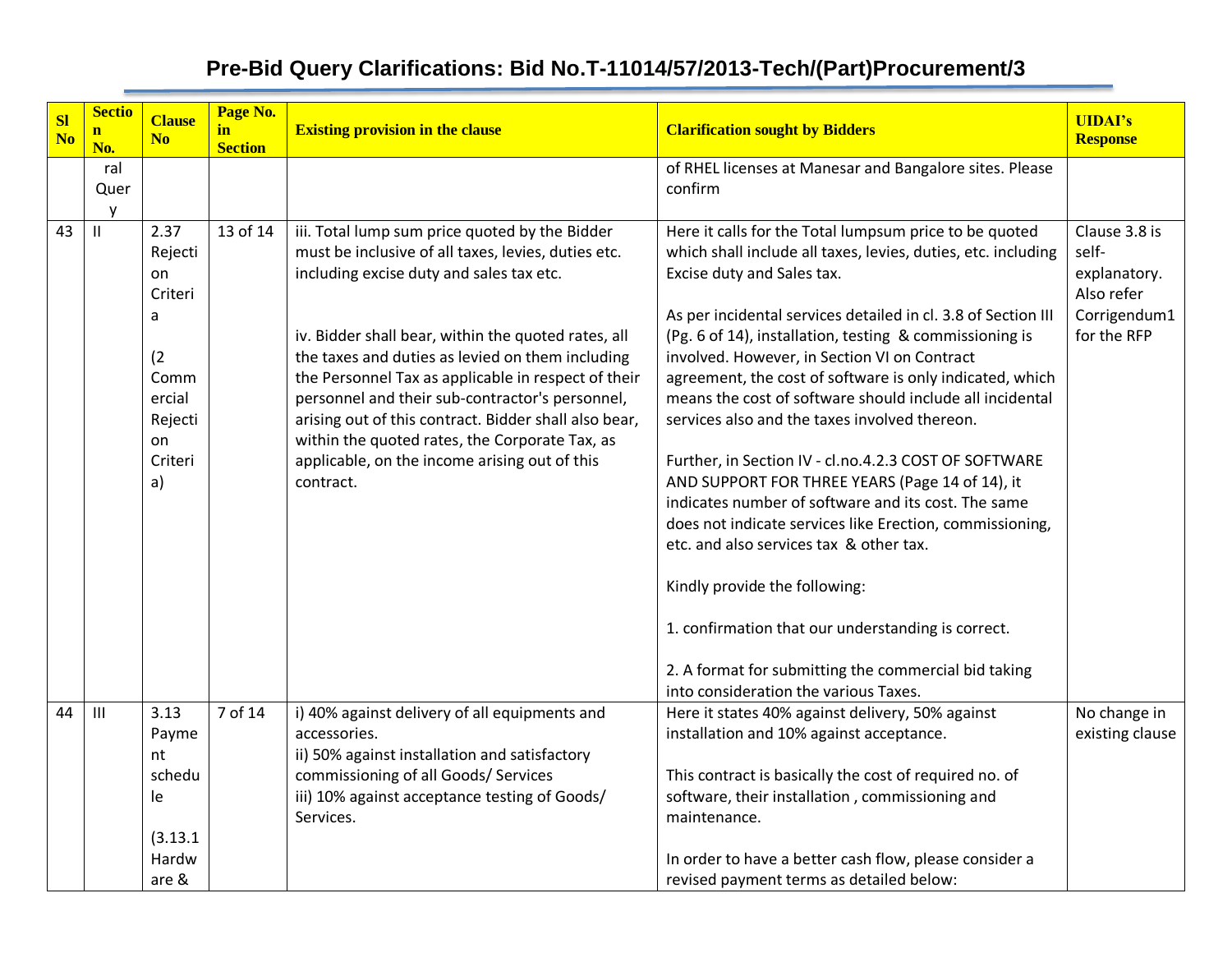| <b>SI</b><br>N <sub>o</sub> | <b>Sectio</b><br>$\mathbf{n}$<br>No. | <b>Clause</b><br>N <sub>0</sub>                   | Page No.<br>in<br><b>Section</b> | <b>Existing provision in the clause</b>                                                                                                                                                                                                                                                                                                                                                                                                                                                                                                  | <b>Clarification sought by Bidders</b>                                                                                                                                                                                                                                                                                                                                                                                                                                                                                                                                                                                                                                                                                                                                                                                                                                                                                                                                  | <b>UIDAI's</b><br><b>Response</b>                                                                                                      |
|-----------------------------|--------------------------------------|---------------------------------------------------|----------------------------------|------------------------------------------------------------------------------------------------------------------------------------------------------------------------------------------------------------------------------------------------------------------------------------------------------------------------------------------------------------------------------------------------------------------------------------------------------------------------------------------------------------------------------------------|-------------------------------------------------------------------------------------------------------------------------------------------------------------------------------------------------------------------------------------------------------------------------------------------------------------------------------------------------------------------------------------------------------------------------------------------------------------------------------------------------------------------------------------------------------------------------------------------------------------------------------------------------------------------------------------------------------------------------------------------------------------------------------------------------------------------------------------------------------------------------------------------------------------------------------------------------------------------------|----------------------------------------------------------------------------------------------------------------------------------------|
|                             |                                      | softwa<br>re)                                     |                                  |                                                                                                                                                                                                                                                                                                                                                                                                                                                                                                                                          | 75% against delivery of equipment and accessories.<br>15% on installation and satisfactory commissioning.<br>10% against acceptance testing of Goods/ Services.                                                                                                                                                                                                                                                                                                                                                                                                                                                                                                                                                                                                                                                                                                                                                                                                         |                                                                                                                                        |
| 45                          | $\mathbf{III}$                       | 3.15<br>Chang<br>e<br>Orders                      | 7 of 14                          | 1. The Purchaser may at any time, by a written<br>order given to the Vendor pursuant to Clause 3.28,<br>make changes within the general scope of the<br>Contract in any one or more of the following:<br>i) Drawings, designs or specifications, where<br>Goods to be furnished under the Contract are to<br>be specifically manufactured for the<br>Purchaser;<br>ii) The method of shipment orpacking;<br>iii) The place of delivery; or<br>iv) The Services to be provided bythe Vendor.<br>v) Increase/ decrease quantities of goods | Here it provides the Purchaser can - by a written order<br>given to the vendor, make changes in the scope of<br>contract in any one or more of the sl.no.i to v<br>The point to be considered here are sl.no.i, which deals<br>with Drawings, designs or specifications, where Goods<br>to be furnished under the Contract are to be specifically<br>manufactured for the Purchaser. Since the items<br>required are the software, any change in software<br>requirement will have an effect in quoted prices.<br>Similarly in sl.no. iv, the service is to be provided by the<br>vendor is clearly mentioned in scope of work and there<br>could not be any changes in this.<br>The increase / decrease in quantities should be<br>considered for payment as per quoted rates.<br>Since the change order deals with a change of pricing,<br>we request that a thorough discussion with the vendor<br>is required and agreed upon before such changes are<br>indicated. | No change in<br>existing clause                                                                                                        |
| 46                          | III                                  | 3.24<br>Termin<br>ation<br>for<br>Conve<br>nience | 10 of 14                         | 1. The Purchaser may by written notice sent to the<br>Vendor, terminate the Contract, in whole or in<br>part at any time of its convenience by giving a<br>prior written notice of seven days. The notice of<br>termination shall specify that termination is for<br>the Purchaser's convenience, the extent to which<br>performance of work under the Contract is<br>terminated, and the date upon which such<br>termination becomes effective.                                                                                         | Here it provides the purchaser that he by giving a<br>written notice to the vendor can terminate the contract<br>in whole or part for purchaser's convenience.<br>It is not very clear whether this will take in to<br>consideration the extent of work which has already<br>been completed for which the vendor is eligible for<br>payment and any compensation thereon.                                                                                                                                                                                                                                                                                                                                                                                                                                                                                                                                                                                               | This will take<br>into<br>consideration<br>the extent of<br>work which<br>has been<br>completed for<br>which vendor<br>is eligible for |